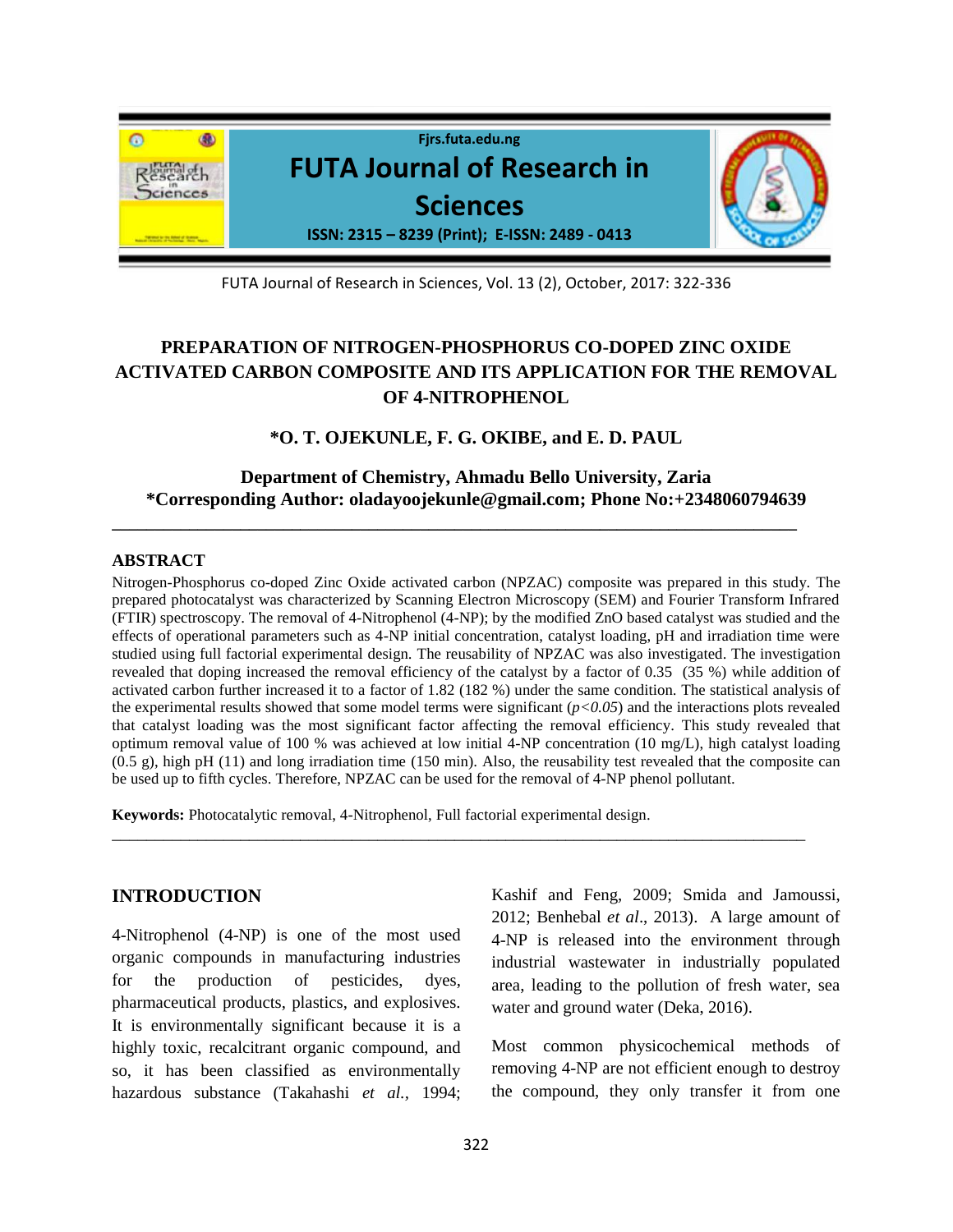medium to another, thereby creating more remediation problem (Panda *et al*., 2011; Rajamanickam and Shanti, 2016). Biological method is also hampered by high toxicity of the compound especially at high concentration (Yi *et al.,* 2006; Kulkarni and Chadhari, 2007).

The use of heterogeneous catalyst which is an advanced oxidation process (AOP) for the removal of 4-NP has achieved significant results, in that it can both degrade and mineralize the organic compounds to less toxic inorganic compounds (Sugiyama *et al.,* 2012; Rajamanickam and Shanti, 2016). Ti $O_2$  has been widely reported to be the best catalyst for the removal of organic compounds in the presence of light. However, Zinc Oxide (ZnO) has also been reported to have great potential as well, and it has been suggested as an alternative to  $TiO<sub>2</sub>$  for the removal of some organic compounds (Velmurugan *et al*., 2011; Abdollahi *et al.,* 2012). ZnO has large band gap energy, just like  $TiO<sub>2</sub>$ which reduces the chance of it being used in low energy spectrum (high wavelength) such as visible light source (Neppolian *et al*., 1999; Shifu *et al*., 2009; Gionco *et al.,* 2016). Fortunately, this problem can be overcome by doping the catalyst with either non-metallic or metallic elements or both. This often results in band gap narrowing, and enables it utilization under visible radiations (Ibhadon and Fitzpatrick, 2013,Welderfael *et al*., 2013, Mondal and Sharma, 2014; Jain *et al.*, 2015, Lavand and Malghe, 2015; Abdullah *et al.,* 2016).

Other problems associated with the use of ZnO as a photocatalyst for the removal of organic compounds is the aggregation of particles in suspension due to the agglomeration nature of the compound and difficulty in separating the powder from solution after the completion of the process (El-Sheikh *et al*., 2004). However, this problem can easily be overcome by using a good support such as activated carbon to form a composite. ZnO/Activated carbon composite also promote

fast adsorption on the activated carbon, followed by an efficient diffusion of pollutants from activated carbon to photoactive semiconductor where degradation will take place (Velasco *et al.,* 2010; Muthirulan *et al,* 2013; Matos *et al*., 2014, Sobana *et al.*, 2016).

In this study, ZnO was co-doped with nitrogen (N) and phosphorus (P); it was thereafter supported on activated carbon to form activated carbon composite. This was done to overcome the aforementioned challenges and also study the synergic effect of both doping and activated carbon support. The efficiency of the catalyst was then investigated by monitoring the removal of 4- NP through full factorial experimental design method.

## **MATERIALS AND METHOD**

#### **Reagents**

All the chemicals for this study were of analytical grade and used in this experiment without further purification. 4-Nitrophenol (4-NP), zinc oxide (ZnO), ammonium dihydrogen phosphate  $(NH_4H_2PO_4)$ , and commercial activated carbon (CAC) were supplied by BDH (United Kingdom). The tetraoxosulphate  $(IV)$  acid  $(H_2SO_4)$  purchased from Sigma Aldrich (Germany) and sodium hydroxide (NaOH) purchased from Fluka (US) were used to adjust the solutions' pH. Deionized water was used for preparation of the modified catalysts while distilled water was used for photocatalytic removal studies.

### **Experimental Methods**

## **Preparation of Nitrogen-Phosphorus Co-doped ZnO-Activated Carbon Composite (NPZAC)**

Nitrogen-phosphorus co-doped ZnO-activated carbon (NPZAC) composite was prepared in two stages, viz; preparation of nitrogen-phosphorus co-doped ZnO (NPZ) through a solvent free reaction and subsequent wet incipient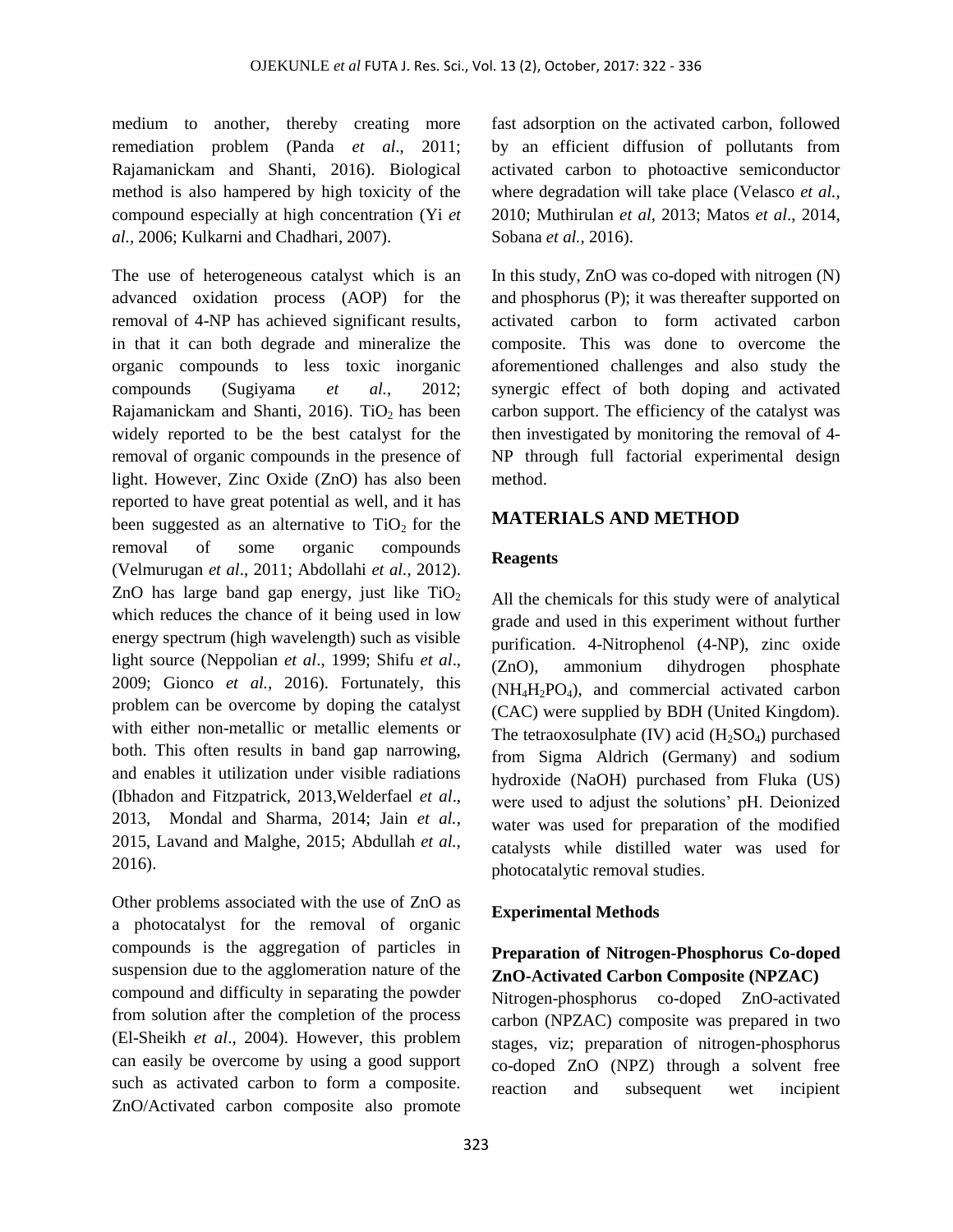impregnation of NPZ with activated carbon to form NPZAC composite (Welderfael *et al.*, 2013; Matos *at al*., 2014). The doping agent, ammonium dihydrogen phosphate  $(NH_4H_2PO_4)$  and ZnO were mixed in mass ratio (w/w) 0.5:10 and ground in mortar for 20 min each.The mixture was calcined in a covered ceramic crucible at  $400<sup>0</sup>C$  for 3 h in a furnace, to allow for deposition of nitrogen and phosphorus vapour on the ZnO particles. Thereafter, activated carbon (AC) and NPZ were mixed using 20 mL deionised water in mass ratio 1.5:10 and the slurry formed was vigorously stirred with magnetic stirrer for 20 min at room temperature. The resultant composite was filtered and dried for 2 h at 100  $^{\circ}$ C in oven. The product obtained was ground into fine powder and labeled NPZAC. Undoped ZnO was also calcined at the same conditions to serve as control for the purpose of comparison.

### **Characterization Studies**

Undoped ZnO and NPZAC were characterized by Fourier Transform Infrared spectroscopy (Cary 630 FTIR, Agilent Technology) in order to study the chemical characteristics of the modified catalysts. The FTIR spectra were recorded between the wave numbers 650 and 4000  $cm^{-1}$ . The surface morphologies of undoped ZnO and NPZAC were examined using Phenom  $^{TM}$  (Pro-X) Scanning electron microscope (SEM).

#### **Photocatalytic Removal Efficiency Studies**

The photocatalytic activities of undoped ZnO, nitrogen-phosphorus co-doped ZnO (NPZ) and NPZAC composites were studied by monitoring the removal of 4-NP. This was done in order to investigate the effects of the doping process and activated carbon support on the photocatalytic activity of ZnO.

An open glass tube of 1000 mL capacity was used as the reaction vessel and 500W halogen light placed at a distance of 90 cm above the reactor as the light source. The system temperature was maintained at  $30\pm2~^0C$  by the circulating water and

was monitored with a laboratory thermometer. The study was carried out at 10 mg/L initial 4-NP concentration, 0.2 g catalyst loading, pH 5 and 60 min irradiation time. The conditions were selected based on the previous studies carried out by Modirshahla *et al.* (2009) and Udom *et al*. (2014). 100 mL of 4-NP solution and the photocatalyst was irradiated and continuously aerated by an air pump to provide oxygen and for the complete mixing of the reaction solution. The solution was allowed to stay in the dark for 30 min with appropriate stirring prior to illumination to ensure pre-adsorption of the 4-NP on the catalyst. At the completion of reaction time, 2 mL of the sample was withdrawn and centrifuged to separate the catalyst particles. The pH of the solution was modified to 4 in order to retain its phenolic structure, because 4-NP is highly pH dependent and its UV-Visible absorbance was measured at 311 nm. The removal efficiency (RE) of the samples was calculated by equation 1.

RE% = 
$$
\frac{A_0 - A_1}{A_0} \times 100
$$
 1

$$
- \times 100
$$

Where,  $A_0$  and  $A_1$  are the UV–Vis absorption of initial and final 4-NP solution, respectively.



Figure 1: Schematic diagram of the laboratory scale photo reactor used for the study

# **Full Factorial Experimental Design for the Removal of 4-NP by NPZAC**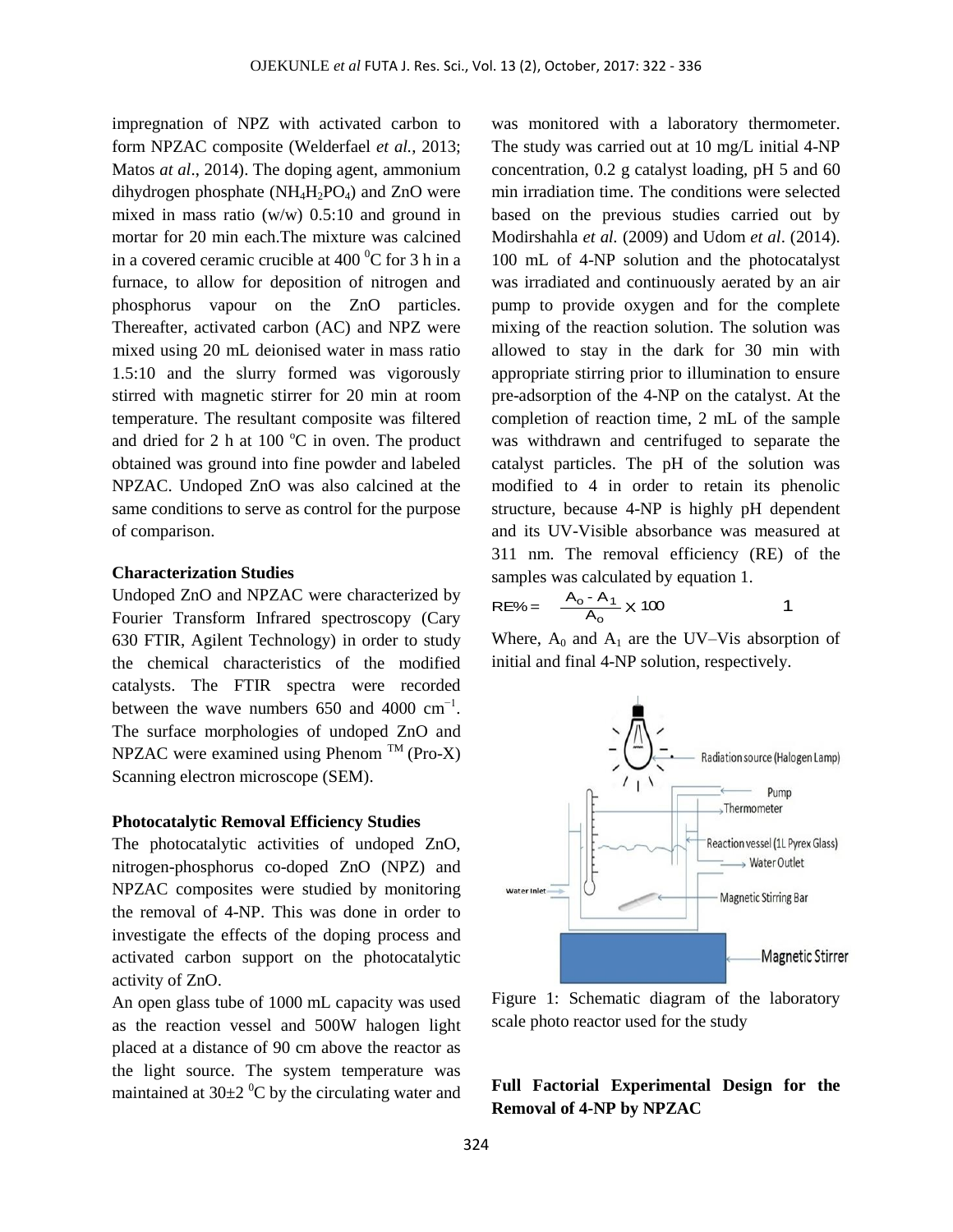Four factors were selected to study the removal efficiency of NPZAC composite using full factorial experimental design. Statistical experimental design was used because it allows for the investigation of the interaction effects unlike the conventional method which does not give room for interaction effects study. The variables investigated were coded as; initial 4-NP concentration (A), catalyst loading (B), pH (C) and irradiation time (D). The photocatalytic process was investigated by varying these factors at two levels  $(2^4)$  high  $(+1)$  and low  $(-1)$  levels (Table 1) to generate 35 experimental runs consisting of 16 experimental runs, their duplicates and three centre points. Interactions between these factors were studied using the two variables interaction plot and cube plot (three variables interaction plot). Design expert software 6.0.6 was used to generate the experimental runs, carried out the statistical analysis of removal efficiency and generate the model equation for the studies.

**Table 1: Factors and levels used in the factorial design for photocatalytic removal of 4-NP by NPZAC**

| <b>Factors</b>                    | Symbol | $(-)$ | Low Centre<br>$\boldsymbol{\left(0\right)}$ | <b>High</b><br>$^{(+)}$ |
|-----------------------------------|--------|-------|---------------------------------------------|-------------------------|
| $4-NP$<br>Concentration<br>(mg/L) | A      | 10    | 30                                          | 50                      |
| Catalyst<br>Loading $(g)$         | B      | 0.1   | 0.3                                         | 0.5                     |
| pH                                | C      | 3     | 7                                           | 11                      |
| Time<br>Contact<br>(min)          | D      | 30    | 90                                          | 150                     |

**Determination of the Reusability of NPAZC**

The reusability of NPZAC composite was studied using the following optimized conditions from the full factorial experimental design results: 10 mg/L initial 4-NP concentration, pH 11, 0.5 g catalyst dosage and 150 min contact time. The photocatalyst was separated from the reaction mixture through centrifugation and filtration at the end of each experiment. The recovered photocatalyst particles were washed four times with deionized water, dried at 90 $\mathrm{^{0}C}$  in oven and reused again. The procedure was again repeated four times which gave a total of five cycles.

### **RESULTS AND DISCUSSION**

# **Chemical Structure Characteristics of the Photocatalysts**

Presented in Figure 2 is the Spectrum for the undoped ZnO. It shows the major absorption peaks around  $3500 \text{ cm}^{-1}$  and  $685 \text{ cm}^{-1}$ . The peak around 3500 cm-1 corresponds to the O-H stretching of water molecule which indicates that small amount of water molecule was adsorbed on the surface of the photocatalyst particles. The peaks around  $685 \text{ cm}^{-1}$  can be attributed to absorption of Zn-O bonds in ZnO (Faal and Farnaneh, 2006). Figure 3 is the FTIR spectrum of NPZAC photocatalyst. The absorption spectrum shows major absorption band at  $1051.1 \text{ cm}^{-1}$ ,  $984.0 \text{cm}^{-1}$ , and  $943.0 \text{cm}^{-1}$ . The peaks at  $1051.1 \text{cm}^{-1}$ , could be attributed to P-O stretching vibration (Stuart, 2004, Shao *et al.,* 2009), while the peaks at 984 and 943  $\text{cm}^{-1}$  may be assigned to Zn≡N (Stuart, 2004). This shows a successful doping of phosphorus and nitrogen atoms into ZnO photocatalyst particles.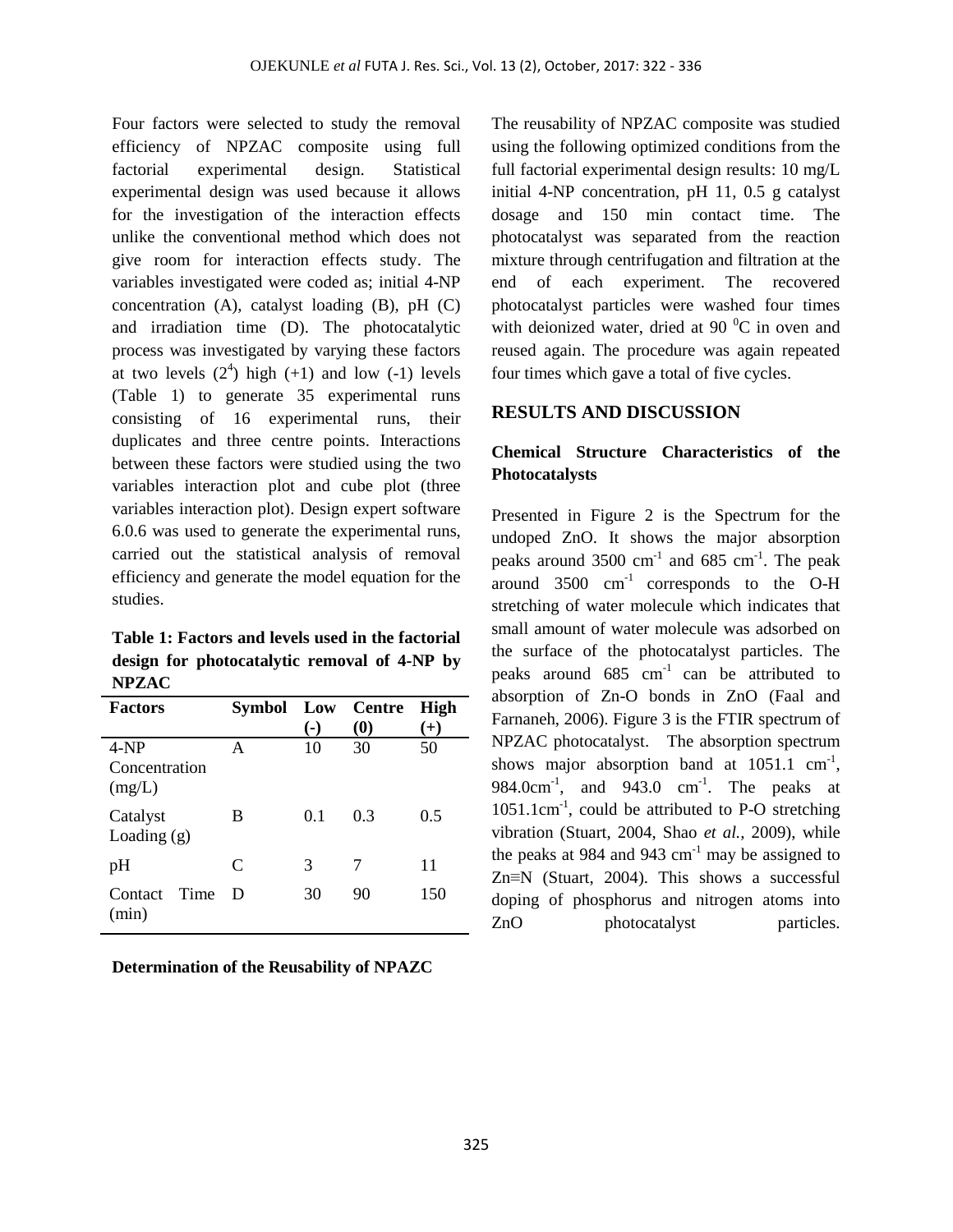

Figure 3**:** FTIR Spectrum of NPZAC

### **Surface Morphologies of the photocatalysts**

Shown in Figure 4 is the SEM result of undoped ZnO. The surface morphology showed that it has a rough surface and highly agglomerated. Also, the photocatalyst particles are highly agglomerated a factor which could lead to decrease in the efficiency of the photocatalyst. Figure 5 shows the scanning electron micrograph of NPZAC. The result showed that NPZAC has a rough surface texture but with reduced level of agglomeration. A significant reduction in the level of agglomeration was also observed due to the addition of activated carbon. The observation is in agreement with the results obtained by Muthirulan *et al.* (2013) and Sobana and Swaminathan (2007) who reported a similar improvement in the surface morphology of ZnO after addition of activated carbon.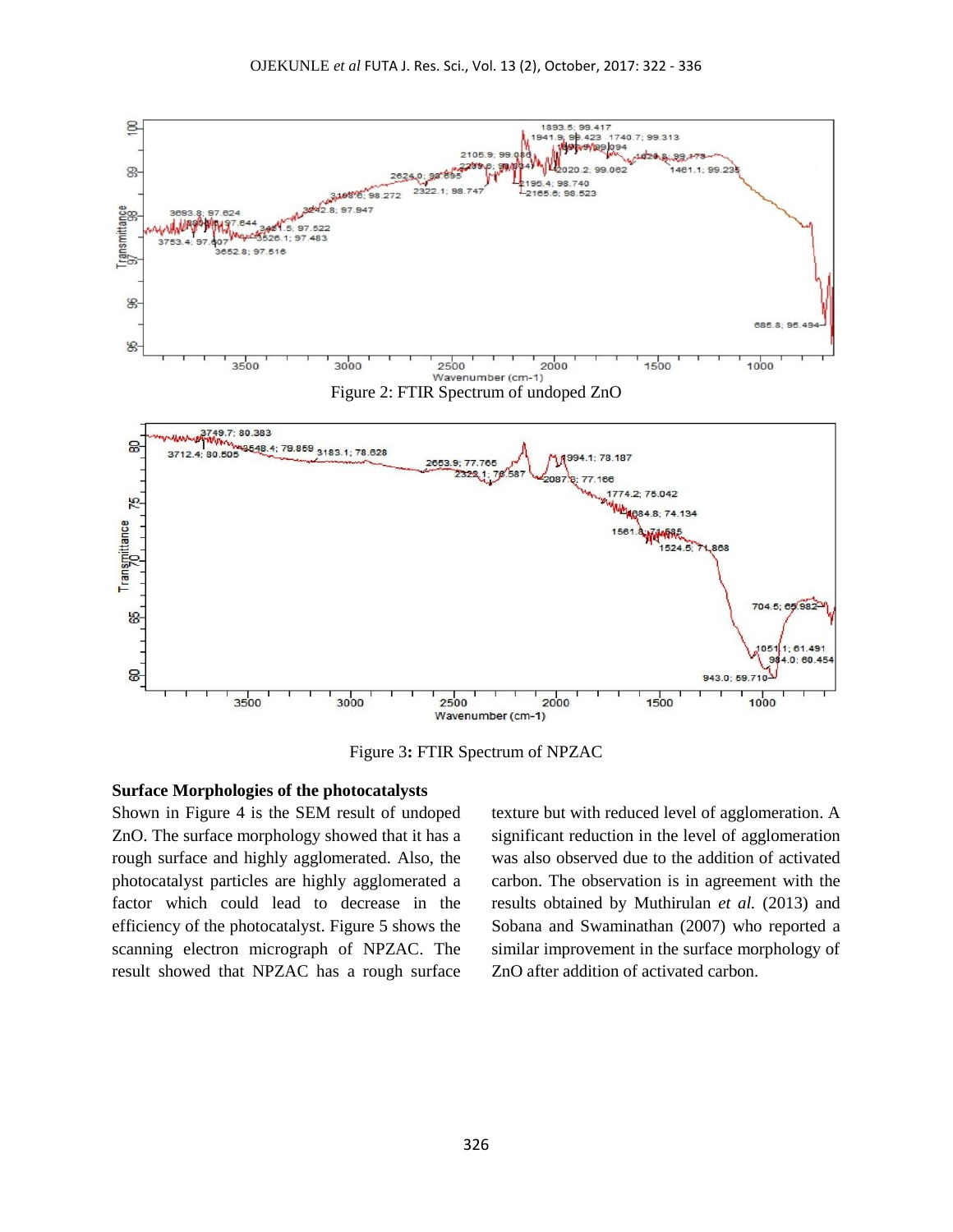

Figure 4: Scanning electron micrograph of undoped ZnO

# **Synergistic Effect of Doping and Activated Carbon Support on Photocatalytic Removal Efficiency of ZnO**

The results of the photocatalytic removal study are shown in Figure 6.The results showed that removal efficiencies 32.00 % and 43.40 % were achieved for undoped ZnO and NPZ respectively at 10 mg/L initial PNP concentration, 0.2 g catalyst loading, pH 5 and 60 min contact time respectively, indicating a positive effect of doping on the ZnO. Also, the results show that the removal efficiency of ZnO increased the more with the addition of AC. This implies that NPZAC has a better photocatalytic activity than undoped ZnO and NPZ. This improvement was due to the increase in the number of active site afforded by the addition of AC.

Comparative analysis of the results shows that codoping ZnO with N and P is capable of increasing the removal efficiency of ZnO by a factor of 0.35(35 %) while inclusion of AC support to form NPZAC-0.15 composite, will increase it further by a factor of 1.82 (182 %). Overall, the results reveal that the synergistic effect of both doping and activated carbon support caused an increase in the removal efficiency of ZnO for 4-NP from 32 % to over 90 %.



Figure 5: Scanning electron micrograph of NPZAC



Figure 6: Effect of doping and activated carbon support on the efficiency of ZnO photocatalyst

### **The Removal Efficiency under Variable Conditions**

The response or removal efficiency of 4-NP by NPZAC under variable conditions is presented in Table 3. The results showed that experimental run ten (10) and its Replicate, run twenty four (24) produced the highest removal efficiency value of 100.00% and the least value of 33.50% at run 18. This revealed that 4-NP was completely removed by NPZAC at 10 mg/L initial 4-NP concentration, 0.50 g catalyst loading, pH 11 and 150 minute irradiation time.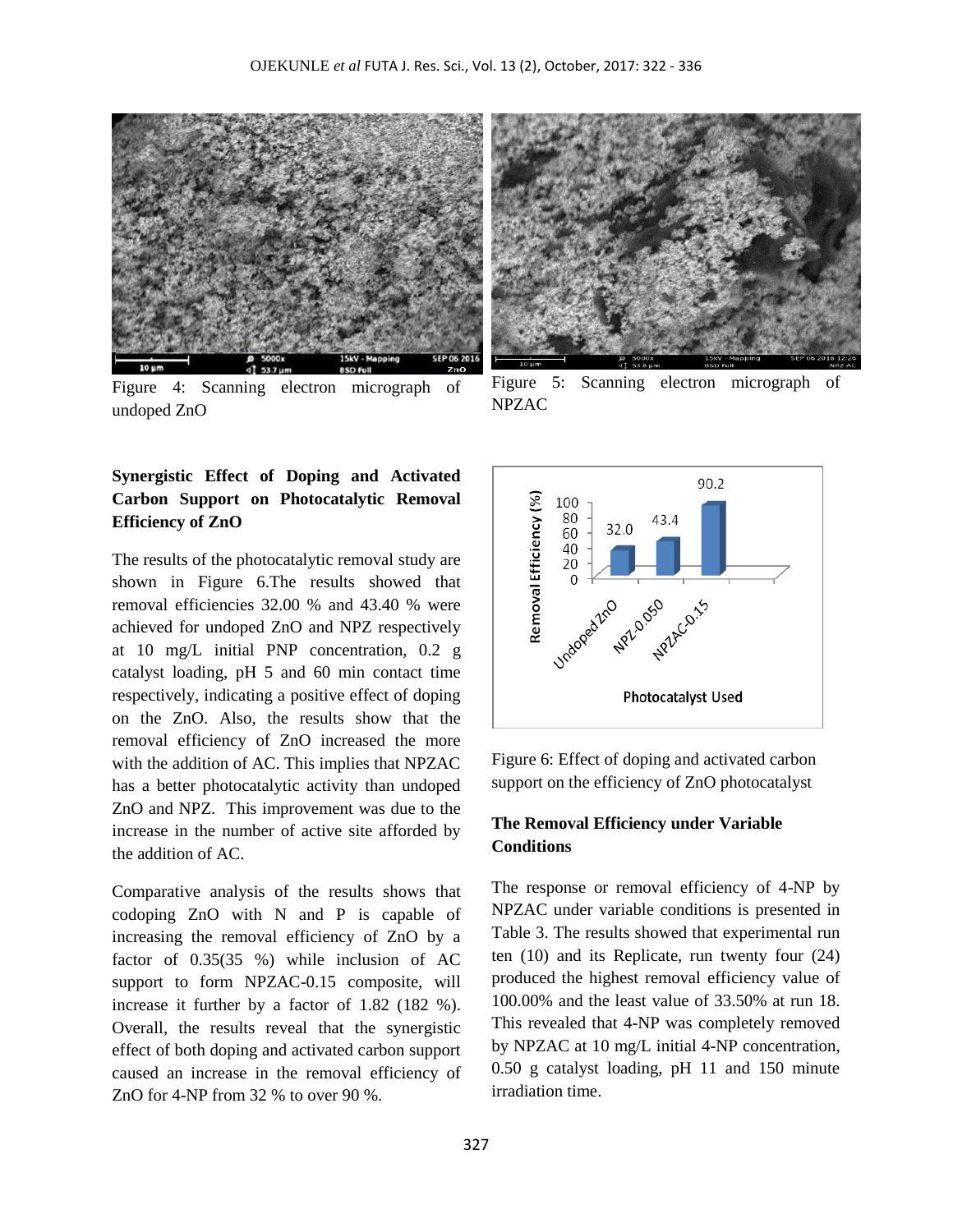| <b>Std</b>       | Run            | A: Initial PNP | Catalyst<br>B: | C: Ph | <b>Contact</b><br>$\mathbf{D}$ : | <b>Removal</b>     |
|------------------|----------------|----------------|----------------|-------|----------------------------------|--------------------|
|                  |                | Conc. $(mg/L)$ | Loading (g)    |       | Time (min)                       | Efficiency $(\% )$ |
| 12               | $\mathbf{1}$   | 50.00          | 0.10           | 11.00 | 30.00                            | 45.70              |
| $8\,$            | $\overline{c}$ | 50.00          | 0.50           | 3.00  | 30.00                            | 83.70              |
| 27               | 3              | 50.00          | 0.10           | 11.00 | 150.00                           | 58.12              |
| 15               | $\overline{4}$ | 50.00          | 0.50           | 11.00 | 30.00                            | 94.88              |
| $\mathfrak{Z}$   | 5              | 50.00          | 0.10           | 3.00  | 30.00                            | 35.50              |
| 21               | 6              | 10.00          | 0.50           | 3.00  | 150.00                           | 97.20              |
| 14               | $\overline{7}$ | 10.00          | 0.50           | 11.00 | 30.00                            | 96.50              |
| 6                | 8              | 10.00          | 0.50           | 3.00  | 30.00                            | 94.10              |
| 19               | 9              | 50.00          | 0.10           | 3.00  | 150.00                           | 44.80              |
| 29               | 10             | 10.00          | 0.50           | 11.00 | 150.00                           | 100.00             |
| 31               | 11             | 50.00          | 0.50           | 11.00 | 150.00                           | 97.00              |
| 32               | 12             | 50.00          | 0.50           | 11.00 | 150.00                           | 96.74              |
| 26               | 13             | 10.00          | 0.10           | 11.00 | 150.00                           | 91.80              |
| 18               | 14             | 10.00          | 0.10           | 3.00  | 150.00                           | 91.70              |
| 13               | 15             | 10.00          | 0.50           | 11.00 | 30.00                            | 95.60              |
| 10               | 16             | 10.00          | 0.10           | 11.00 | 30.00                            | 85.40              |
| 16               | 17             | 50.00          | 0.50           | 11.00 | 30.00                            | 82.60              |
| $\overline{4}$   | 18             | 50.00          | 0.10           | 3.00  | 30.00                            | 33.50              |
| 35               | 19             | 30.00          | 0.30           | 7.00  | 90.00                            | 97.73              |
| 22               | 20             | 10.00          | 0.50           | 3.00  | 150.00                           | 97.10              |
| $\mathfrak s$    | 21             | 10.00          | 0.50           | 3.00  | 30.00                            | 94.20              |
| 24               | 22             | 50.00          | 0.50           | 3.00  | 150.00                           | 93.40              |
| 28               | 23             | 50.00          | 0.10           | 11.00 | 150.00                           | 58.70              |
| 30               | 24             | 10.00          | 0.50           | 11.00 | 150.00                           | 100.00             |
| 17               | 25             | 10.00          | 0.10           | 3.00  | 150.00                           | 90.50              |
| 11               | 26             | 50.00          | 0.10           | 11.00 | 30.00                            | 36.90              |
| 20               | 27             | 50.00          | 0.10           | 3.00  | 150.00                           | 44.90              |
| 25               | 28             | 10.00          | 0.10           | 11.00 | 150.00                           | 91.50              |
| $\boldsymbol{7}$ | 29             | 50.00          | 0.50           | 3.00  | 30.00                            | 82.60              |
| 23               | 30             | 50.00          | 0.50           | 3.00  | 150.00                           | 93.82              |
| $\mathbf{1}$     | 31             | 10.00          | 0.10           | 3.00  | 30.00                            | 81.30              |
| 9                | 32             | 10.00          | 0.10           | 11.00 | 30.00                            | 84.00              |
| 34               | 33             | 30.00          | 0.30           | 7.00  | 90.00                            | 97.97              |
| $\mathbf{2}$     | 34             | 10.00          | 0.10           | 3.00  | 30.00                            | 81.00              |
| 33               | 35             | 30.00          | 0.30           | 7.00  | 90.00                            | 97.60              |

**Table 3: Design matrix and responses for the photocatalytic removal of 4-NP by NPZAC**

# **ANOVA and Model Equation for photocatalytic removal of 4-NP by NPZAC**

The ANOVA results for the removal of 4-NP by NPZAC is presented in Table 4. It shows the model terms which are the four variables and their combinations (interactions). Values of "Prob  $> F$ " less than 0.0500 indicate that the model terms are significant. In this case A, B, C, D, AB, AC, AD, BC, BD, ABC, ABD, BCD are significant model terms. Table 4 also showed the ANOVA result of the overall Model (Model F-value of 2655.46). This implies that the model is significant. There is only a 0.01% chance that a "Model F-Value" this large could occur due to noise.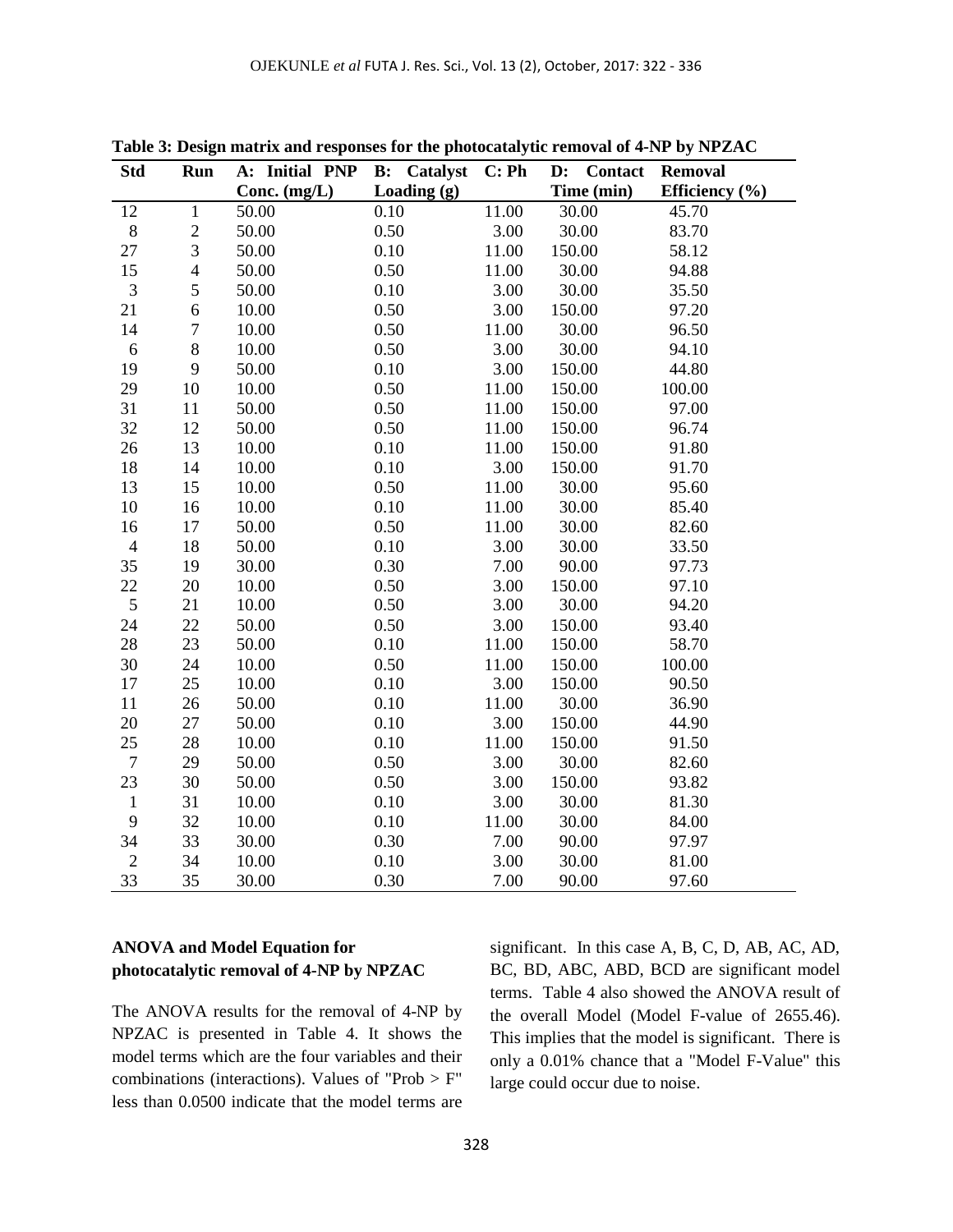In fitting the multivariate model, the most obvious choice for a mathematical description of the experimental data was factorial model because it involves multivariate analysis showing the interaction among the variables. The full factorial model equation relating the significant model terms with one another obtained by the analysis of the experimental data for the removal of 4-NP by NPZAC is given by equation 2

Removal Efficiency (%) =  $+80.24 - 11.75A + 13.06B + 2.78C + 3.96D + 8.22AB + 1.68AC + 0.98AD 1.49BC - 0.36BD - 0.26CD - 1.58ABC + 0.88ABD + 0.49BCD$  ----------(2)

The diagnostic checks revealed that runs 1, 4, 17 and 26 were marked as outlier and so, they were excluded from the analysis. Figure 7a shows the normal probability plot of the removal efficiency of NPZAC photocatalyst. This was done to confirm the accuracy of the statistical model. The result shows that the residual points distribution were normal giving rise to a straight line plot, which confirms the reliability of the model terms (Mansouriieh *et al.,* 2015). Shown in Figure 7b is the predicted vs actual plot. The plot shows that the points were randomly scattered and the actual values were very close to the predicted values, which further confirms the reliability of the model

| <b>Source</b> | <b>Sum</b><br><b>Squares</b> | of DF        | <b>Mean</b><br><b>Square</b> | <b>F</b> Value | Prob > F | <b>Remarks</b> |
|---------------|------------------------------|--------------|------------------------------|----------------|----------|----------------|
|               |                              |              |                              |                |          |                |
| Model         | 11166.80                     | 13           | 858.98                       | 2655.46        | < 0.0001 | Significant    |
| A             | 2209.94                      | 1            | 2209.94                      | 6831.78        | < 0.0001 |                |
| B             | 2730.59                      | 1            | 2730.59                      | 8441.30        | < 0.0001 |                |
| C             | 123.99                       | 1            | 123.99                       | 383.30         | < 0.0001 |                |
| D             | 251.38                       | 1            | 251.38                       | 777.12         | < 0.0001 |                |
| AB            | 1081.09                      | 1            | 1081.09                      | 3342.08        | < 0.0001 |                |
| AC            | 45.02                        | 1            | 45.02                        | 139.19         | < 0.0001 |                |
| AD            | 15.44                        | 1            | 15.44                        | 47.75          | < 0.0001 |                |
| BC            | 35.70                        | 1            | 35.70                        | 110.36         | < 0.0001 |                |
| <b>BD</b>     | 2.09                         | 1            | 2.09                         | 6.45           | 0.0218   |                |
| CD            | 1.05                         | 1            | 1.05                         | 3.25           | 0.0904   |                |
| <b>ABC</b>    | 39.69                        | $\mathbf{1}$ | 39.69                        | 122.70         | < 0.0001 |                |
| <b>ABD</b>    | 12.46                        | 1            | 12.46                        | 38.52          | < 0.0001 |                |
| <b>BCD</b>    | 3.90                         | 1            | 3.90                         | 12.06          | 0.0031   |                |
| Curvature     | 775.93                       | $\mathbf{1}$ | 775.93                       | 2398.71        | < 0.0001 |                |
| Pure Error    | 5.18                         | 16           | 0.32                         |                |          |                |
| Cor Total     | 11947.91                     | 30           |                              |                |          | significant    |

Table 4:ANOVA for the factorial model for the catalytic removal of 4-NP by NPZAC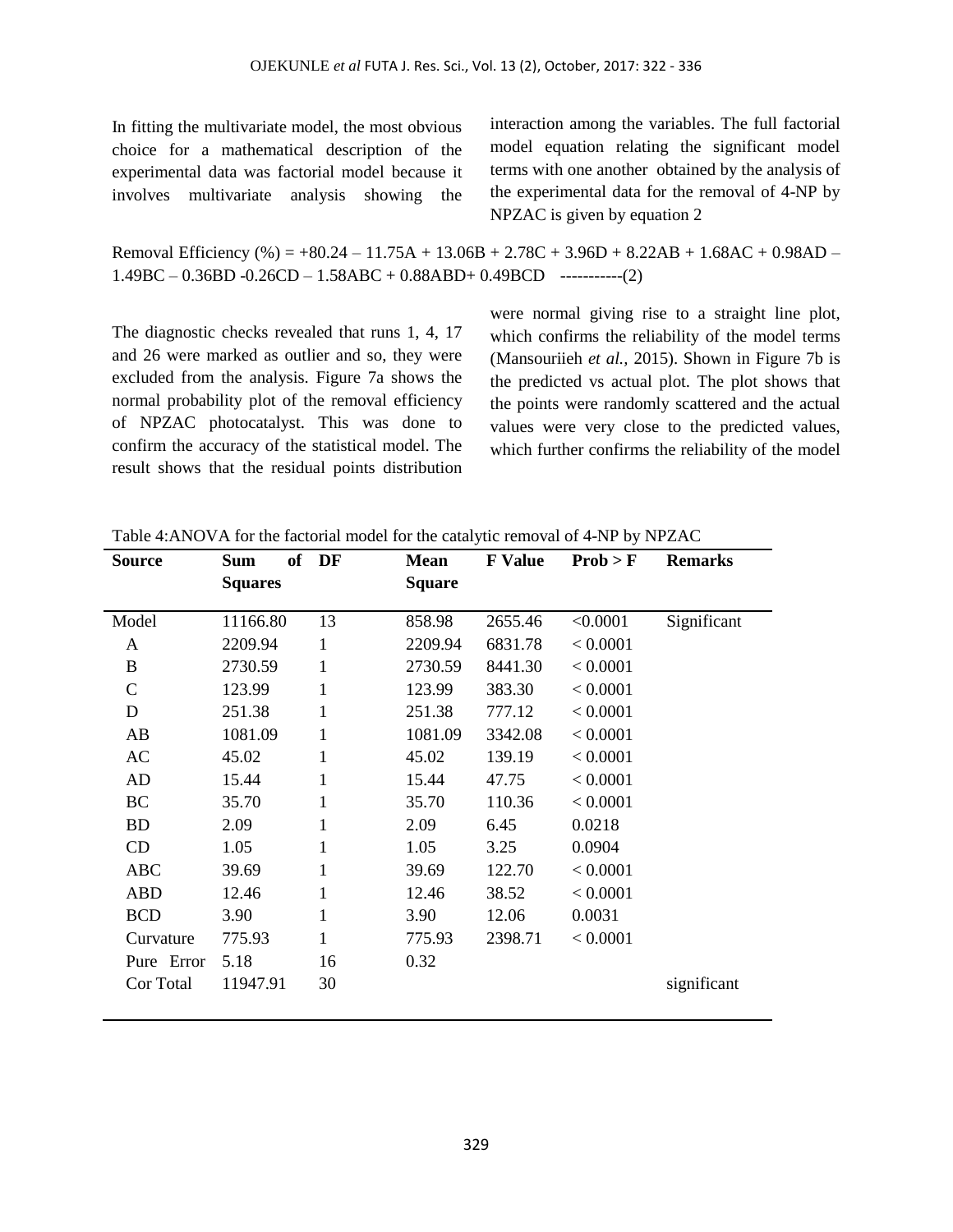



Figure 7: Diagnostic plots: (a). Normal distribution plot

### **Effect of the interaction of variables on the removal of 4-NP by NPZAC**

**A) Initial PNP Concentration and Catalyst Loading**: Presented in Figure 8 is the interaction plot showing the interaction effect of initial 4-NP concentration and the catalyst loading on the removal efficiency of NPZAC for 4-NP. The result showed that the interaction of both variables had effect on the removal efficiency. An increase in catalyst loading produced a corresponding increase in removal efficiency while an increase in initial 4-NP concentration resulted in a decrease in removal efficiency. This implies that if initial 4- NP concentration and catalyst loading were the only factor affecting the removal process, then catalyst loading would be the most critical factor. Approximately 97 % removal efficiency was achieved at pH 7, 90 min contact time, 0.50 g catalyst loading and 10 mg/L initial 4-NP concentration.

(b) Predicted value vs. actual value

**(B) Catalyst Loading and Solution's pH:** Figure 9 is the interaction plot showing the effect of catalyst loading and pH on removal efficiency of NPZAC for 4-NP. The effect of change in pH was very small while increase in catalyst loading produced a significant change. A removal efficiency of 94.60% was achieved at 0.50 g catalyst loading, pH 11, 30 mg/L initial 4-NP concentration and 90 min contact time. By implication, if catalyst loading and pH were the only parameters affecting the removal process, then, catalyst loading would still be the most critical factor.

#### **(C) Catalyst Loading and Irradiation Time:**

The interaction plot showing the effect of catalyst loading and contact time on the removal efficiency of NPZAC for 4-NP is shown in Figure 10. The result obtained shows that the interaction between the two factors produced a significant increase in the removal

efficeincy. However, the result showed that increase catalyst loading produced the most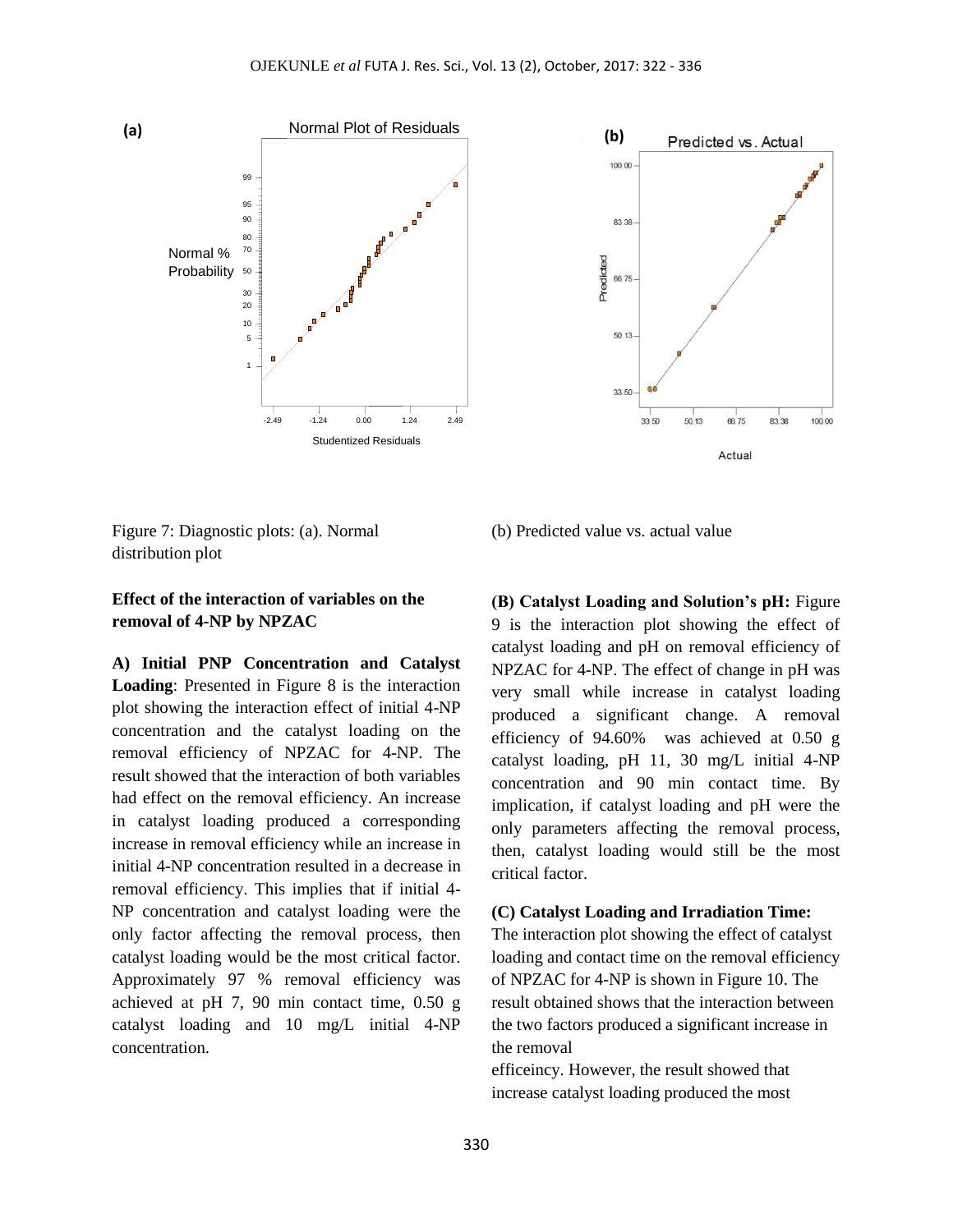significant effect on the removal process which further confirmed it as the most critical factor in the process. The highest removal efficiency for

## **(D) Interaction Effect of Three Variables on the Photocatalytic Removal of 4-NP by NPZAC**

Shown in Figure 11 is the cube plot for the effect of interaction of the most significant factors (initial 4-NP concentration, catalyst loading and contact time) for the removal of 4-NP by NPZAC-0.15 photocatalyst. The results showed that for the interaction of these three variables at pH 7, a removal efficeincy of 98.57 % was achieved at 10

this interaction was 96.91 % at 0.50 g catalyst dosage, 150 min contact time, pH 7 and 30 mg/L initial 4-NP concentration.

mg/L initial 4-NP concentration, 0.5 g catalyst loading, and 150 min catalyst loading (A-, B+, D+). A closer look at the interaction shows that increase in the catalyst loading have the strongest influence among the factors while increase in contact time is also capable of enhancing it futher.



Figure 8: Interaction effect of initial 4-NP concentration and catalyst loading on the removal of efficiency of NPZAC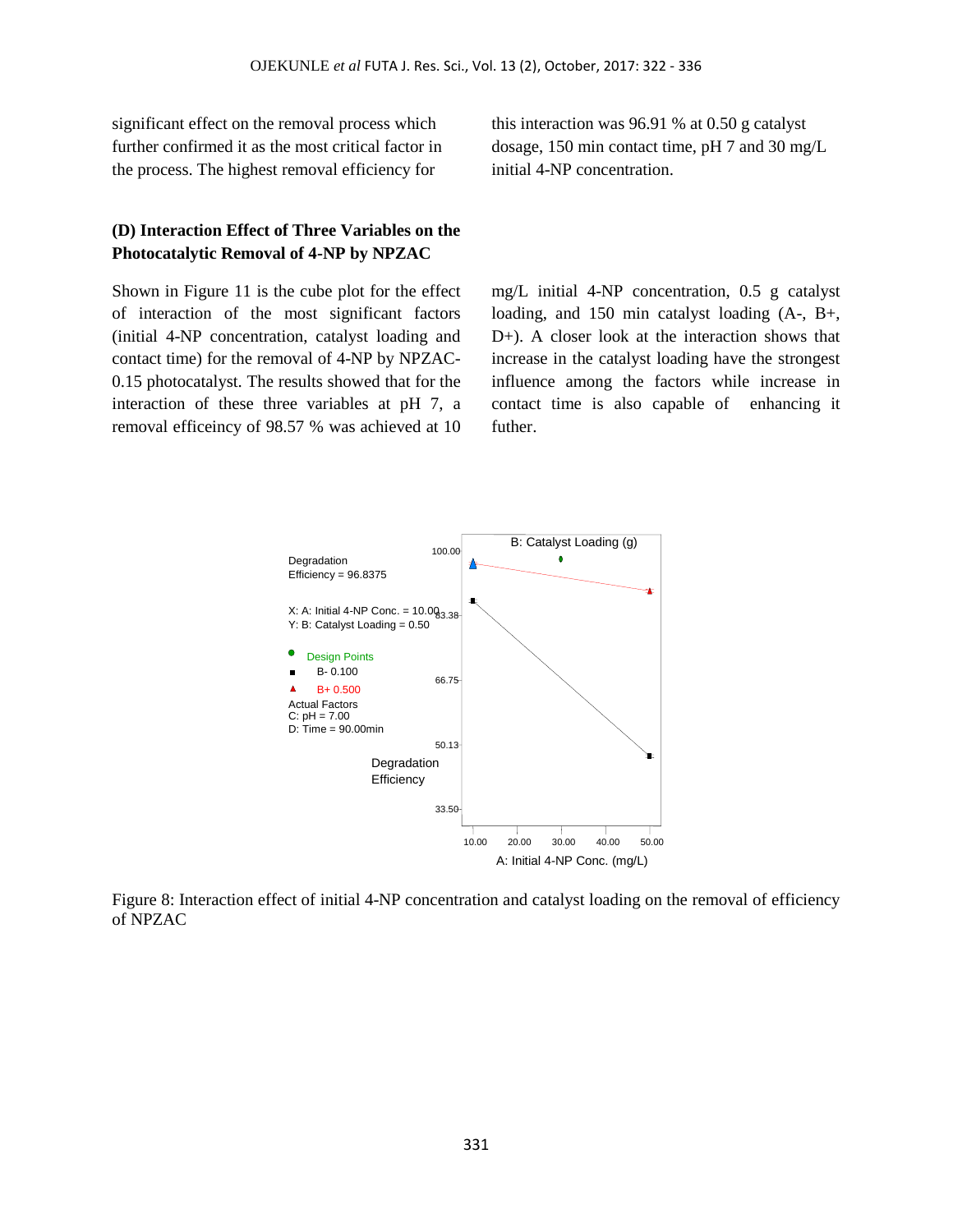

Figure 9: Interaction effect of Initial 4-NP concentration and pH on the removal of efficiency of NPZAC



Figure 10: Interaction effect of catalyst loading and irradiation time on the removal of efficiency of NPZAC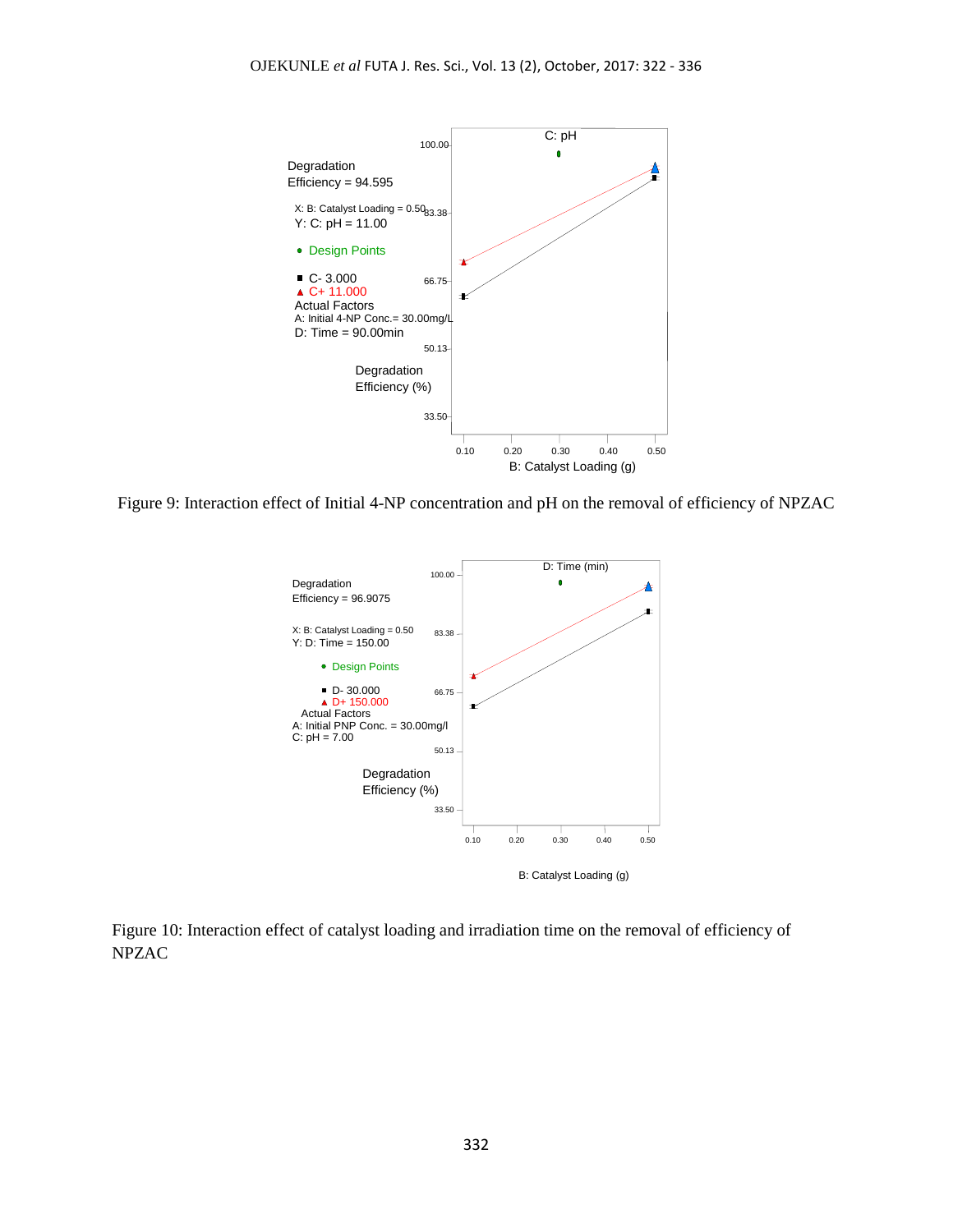

Figure 11: Interaction effect of initial concentration, catalyst loading and time on the removal efficiency of 4-NP by NPZAC.

#### **Reusability of the NPZAC Photocatalyst**

Presented in Figure 12 are the results of the removal of 4-NP using 10 mg/L initial PNP concentration, 0.5 g catalyst dosage, pH 11 and 150 min contact time carried out five times using the NPZAC catalyst recovered from the preceding experiments. The results of the analysis showed that there was no appreciable decrease in the photocatalyst activity of NPZAC for all the cycles. This indicates that NPZAC prepared in this work is reusable. The study could not go beyond the fifth cycle because the amount of catalyst at that level became so small, thereby making the study for more cycles difficult.



Figure 12: The Reusability Potential of NPZAC composite obtained at 50 mg/L initial 4-NP concentration, 0.5 g catalyst loading, pH 11 and 150 min contact time

#### **CONCLUSION**

Nitrogen-phosphorus co-doped ZnO-activated carbon was successfully prepared, characterized and used for removal of 4-NP. The study revealed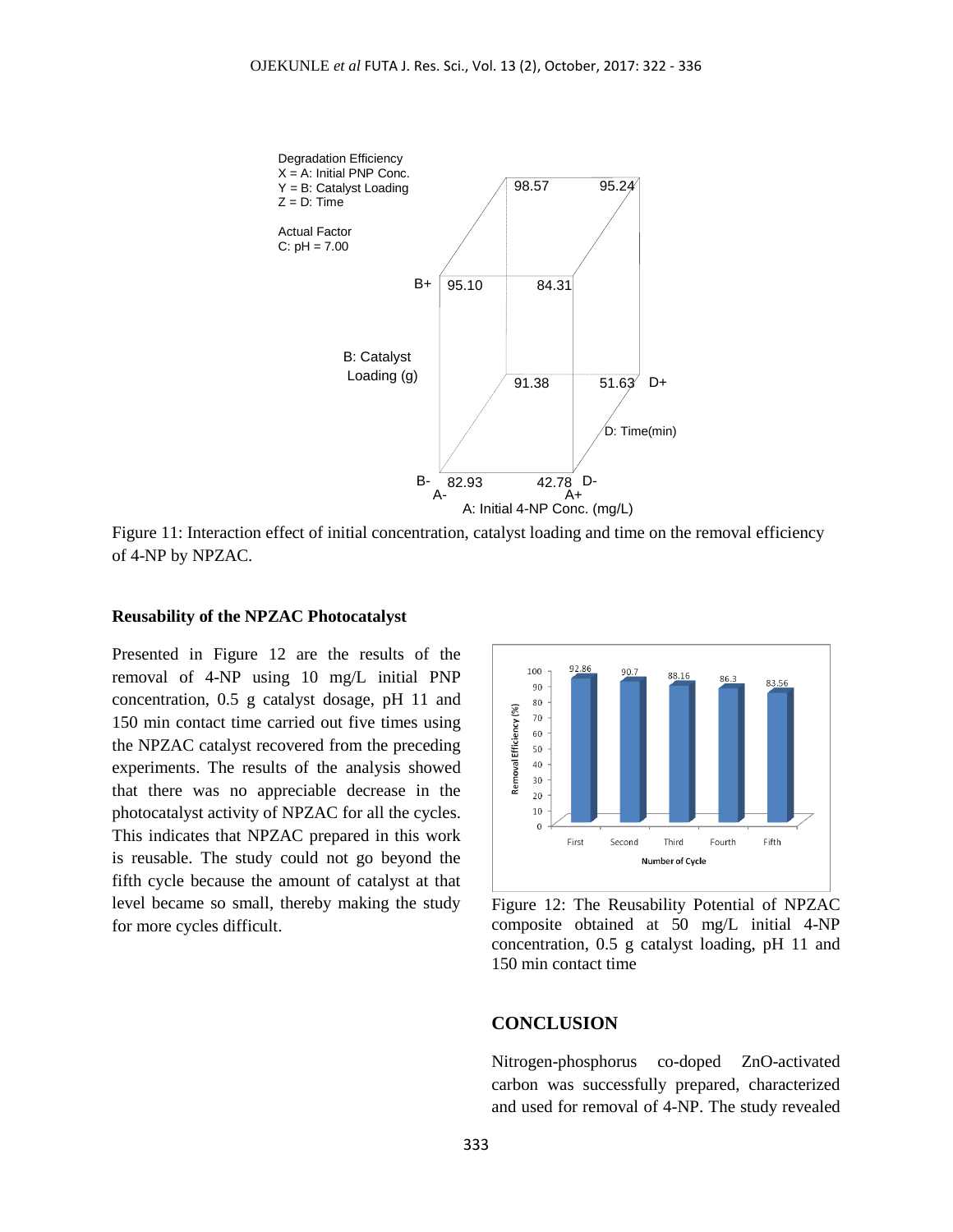that the doping process increased the photocatalytic activity of ZnO by a factor of 0.35 (35 %) and addition of activated carbon support increased it further to a factor of 1.82 (182 %). This showed that there was a positive synergistic effect of doping and activated carbon support on the photocatalytic activity of ZnO. The results of the statistical experimental design using full factorial model at two levels and four factors revealed that catalyst loading is the most critical factor affecting the removal efficiency of NPZAC. This study also revealed that the optimum removal value of 100 % was achieved at low initial 4-NP concentration (10 mg/l), high catalyst loading (0.5 g), high pH (11) and long irradiation time (150 min). Finally, the reusability test revealed that NPZAC is reusable even up to five times.

### **REFERENCES**

- **Abdollahi, Y., Abdullah, A. H., Zainal, H., and**  Yusof, N. A. (2012). Photocatalytic Degradation of *p*-Cresol by Zinc Oxide under UV Irradiation. *International Journal of Moecular Science. 13*, 302-315; doi:10.3390/ijms13010302
- **Abdullah, A.M., Al-Thani, N.J.,Tawbi, K., and Al-Kandari, H.** (2016). Carbon/nitrogendoped TiO2: New synthesis route, characterization and application for phenol degradation. *Arabian Journal of Chemistry,* 9, 229–237. doi: 10.1016/j.arabjc.2015.04.027
- **Benhebal, H., Chaib, M., Salmon, T., Geens, J., Leonard, A., Lambert, S.D., and Heinrichs, B.** (2013). Photocatalytic Degradation of Phenol and Benzoic Acid Using Zinc Oxide Powders prepared by solgel process. *Alexandria Engineering Journal*, (52), 517-523. doi: 10.1016/j.aej.2013.04.005
- **Deka, P., Bhattacharjee, D., Sarmah, P., and Bhardi, P**. (2016). Catalytic reduction of water contaminant "4-nitrophenol" over managanese oxide supported Ni

nonoparticles. In F. Kurisu (Ed), *Trends in Asian water environmental, science and technology. New delhi: Capital Publishing Company.*

- **El-Sheikh A.H., Newman A. P., Al-Daffaee, H., Phull, S., Cresswell, N., and York, S.** (2004). Deposition of anatase on the surface of activated carbon.*Surface Coat Technology*, 187(2–3), 284–92.doi: [10.1016/j.surfcoat.2004.03.012](http://dx.doi.org/10.1016/j.surfcoat.2004.03.012)
- **Faal H. N. and Farzaneh, F.** (2006).Synthesis of ZnO nanocrystals with hexagonal (wurtzite) structure in water using microwave irradiation.*Journal of Science, Islamic Republic of Iran,* 17(3), 231-234.
- **Gionco, C., Fabbria, D., Calza, P., and**  Paganini, M.C. (2016).Synthesis, characterization, and photocatalytic tests ofN-doped zinc oxide: anew interesting photocatalyst.*Journal of Nanomaterials*, 1-8. doi: 10.1155/2016/4129864
- **Ibhadon, A.O., and Fitzpatrick, P.** (2013).Heterogeneous photocatalysis: recent advance and applications*. Catalysis*, *3*, 189- 218; doi:10.3390/catal3010189
- **Jain, A.K. Sharma, S., and Ameta, R**. (2015). Enhanced photocatalytic activity of N, Sdoped titania for degradation of Amaranath. *Merit Research Journal of Environmental Science and Toxicology,* 3(2), 025-030,
- **Kashif, N., and Feng,** O. (2009.) Effect of various additives on photocatalytic degradation of 4- nitrophenol.*E-Journal of Chemistry*, 6(S1), S422- S428.doi[:10.1155/2009/248548](http://dx.doi.org/10.1155/2009/248548)
- **Kulkarni, M., and Chaudhari, A**. (2007). Microbial remediation of nitro-aromatic compounds: An overview, Journal of Environmental Management, 85(2), 496-512. doi: [10.1016/j.jenvman.2007.06.009](http://dx.doi.org/10.1016/j.jenvman.2007.06.009)
- **Lavand, A. B., and Malghe, Y. S**. (2015). Synthesis, characterization and visible light photocatalytic activity ofnitrogen-doped zinc oxide nanospheres. Journal of Asian Ceramic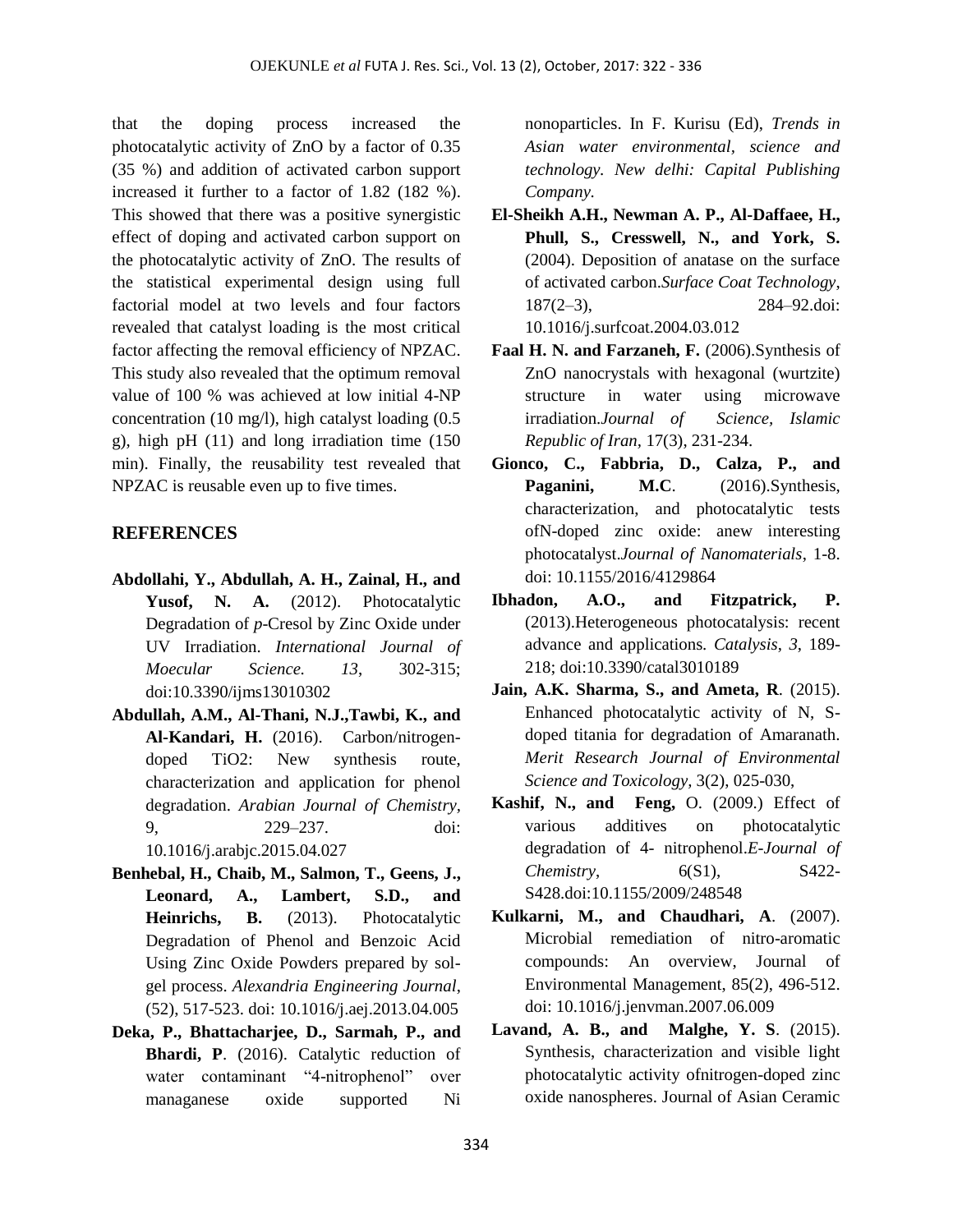Societies 3 (2015) 305–310. Doi: 10.1016/j.jascer.2015.06.002

- **Mansouriieh, N., Sohrabi, M. R., and Khosravi, M.** (2015). Optimization of profenofos organophosphorus pesticide degradation by zero-valent bimetallic nanoparticles using response surface methodology.*Arabian Journal of Chemistry* , article in press.
- **Matos, J., Montan, R., Rivers, E., Velasco. J., and Ledezma. G**. (2014).Photocatalytic activity of ZnO-Biochar hybrid composites.*UrasianChemico-Technology Journal* 16:293-297. doi: 10.18321/ectj16
- **Modirshahla, N., Behnajady, M. A., Jangi, O., and Mohammad, R. (2009).**Investigation of the Efficiency of ZnO Photocatalyst in the Removal of p-Nitrophenol from Contaminated Water. Iran. Journal of Chemical Engineering, 28(1), 49-55.
- **Mondal, K., and Sharma, A**. (2014). Photocatalytic oxidation of pollutant dyes in wastewater by TiO2 and ZnO nano-materials – A mini-review. In A. Misra, J. R. Bellare (Eds), *Nanoscience & Technology for Mankind* (pp.36-72)[.Allahabad:](https://en.wikipedia.org/wiki/Allahabad) The National Academy of Sciences India (NASI).
- **Muthirulan, P., Meenakshisundararam, M., and Kannan, N.** (2013). Beneficial role of ZnOphotocatalyst supported with porous activated carbon for the mineralization of Alizarin Cyanin Green dye in aqeous solution. *Journal of Advanced research*, 4(6), 479-484. doi: [10.1016/j.jare.2012.08.005](https://dx.doi.org/10.1016%2Fj.jare.2012.08.005)
- **Neppolian, B., Sakthivel, S., Palanichamy, M., Banumathi, A., and Murugesan, V**. (1999). Degradation of Textile Dye by Solar Light Using TiO<sub>2</sub> and ZnOphotocatalysts.*Journal of Environmental Science*, 34 (**9**),18-29. doi: [10.1080/10934529909376931](http://dx.doi.org/10.1080/10934529909376931)
- **Panda, N., Sahoo, H., and Mohapatra, S.** (2011).Decolorization of methyl orange using fenton-like mesoporous  $Fe<sub>2</sub>O<sub>3</sub>$ -SiO<sub>2</sub>

composite.*Journal of Hazardous Material*. 185: 359–365. doi:10.1016/j.cej.2012.02.077

- **Rajamanickam, D., and Shanthi, M.,** (2012).Photocatalytic degradation of an organic pollutantby zinc oxide – solar process.Arabian Journal of Chemistry*, 9(2), S1858–S1868.doi: [10.1016/j.arabjc.2012.05.006](http://dx.doi.org/10.1016/j.arabjc.2012.05.006)*
- **Shao, G., Wang, F., Ren, T., Liu, Y., and Yuan, Y**. (2009). Hierarchical mesoporous phosphorus and nitrogen doped titania materials: Synthesis, characterization and visible-light photocatalytic activity. *Applied Catalysis B: Environmental*, 92(1-2), 61–67. doi:10.1016/j.apcatb.2009.07.024
- **Shifu, C., Wei, Z., Sujuan, Z., and Wei, L**. (2009) Preparation, characterization and photocatalytic activity of N-containing ZnO powder. *Chemical Engineering Journal* (148), 263–269. doi: [10.1016/j.cej.2008.08.039](http://dx.doi.org/10.1016/j.cej.2008.08.039)
- **Smida, H., and Jamoussi, B.** (2012). Degradation of Nitroaromatic Pollutant by $TiO<sub>2</sub>/Zinc$ Phthalocyanine:Study of the influencing factors. *Journal of applied Chemistry*, 2(3): 11-17. Retrieved from http://iosrjournals.org/iosr-jac/papers/vol2 issue3/C0231117.pdf?id=3048
- **Sobana, N., and Swaminathan, M**. (2007).Combination effect of ZnO and activated carbon for solar assisted photocatalytic degradation of Direct Blue 53.*Solar Energy Materials and Solar Cells,*  91, 727–734.

```
doi:10.1016/j.solmat.2006.12.013
```
- **Sobana, N., Thirumalai, K., and Swaminathan, M.,** (2016). Kinetics of solar light assisted degradation of Direct Red 23 on activated carbon-loaded zinc oxide and influence of operational parameters. *Canadian Chemical Transactions* 2(1), 77-89. doi:10.13179/canchemtrans.2016.04.01.0258
- **Stuart, B**. (2004). *Infrared spectroscopy: fundamentals and applications*. Retrieved